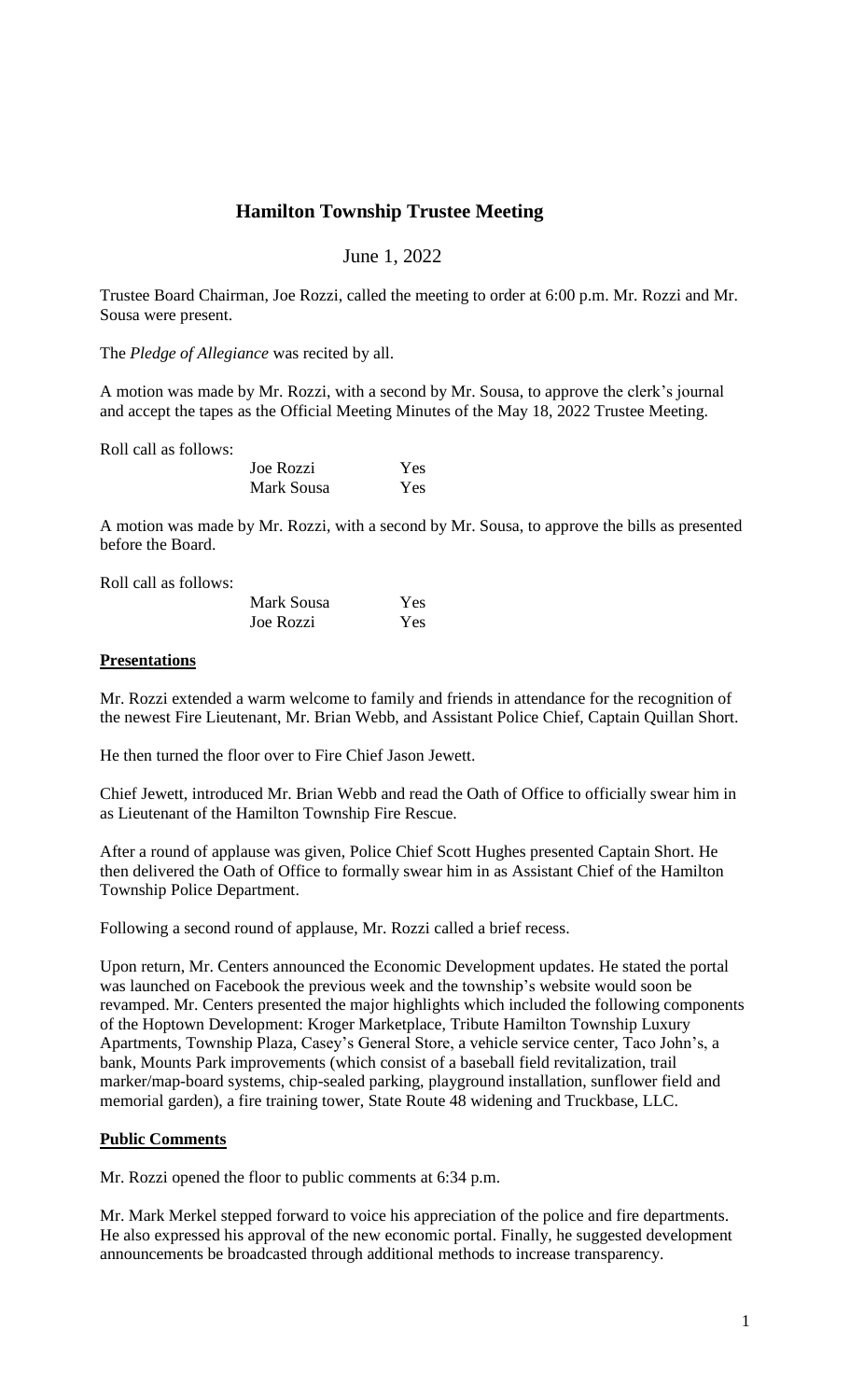At that point, Mr. Dan Crombie approached the front of the room to recommend that development communication be delivered to residents via USPS mail. He also brought up past concerns regarding traffic issues and the ODOT study near the mosque development on Schlottman Road. Mr. Crombie questioned the zoning standards and accountabilities, in which Mr. Rozzi announced the code was in the process of being re-written.

Additionally, Mr. Rozzi commented that ODOT is not obligated to notify the township on their findings. He predicted the widening on 48 would help alleviate a lot of Mr. Crombie's traffic concerns. Mr. Rozzi proclaimed Hamilton Township was moving forward in the right direction with upcoming developments.

Mr. Sousa defined the zoning process. He then noted that electronic newsletters were established to provide communication updates to the residents, in conjunction with the social media platform. In response to transparency, he clarified the process and methods in which the board was at liberty to communicate pertinent details of future developments.

At that point, Mr. Centers affirmed that the Zoning Inspector was indeed at the construction site daily, the Zoning Administrator had been on calls following-up as needed and the process checks and balances were being dutifully managed.

Finally, Mr. Mike Peddicort came forward to voice his apprehensions regarding the new luxury apartment building and the effect it would have on his property value, traffic flow and privacy reduction. He suggested a structure be put up to provide some privacy to homeowners in the abutting subdivision.

At that juncture, Mr. Centers advised Mr. Peddicort to retrieve his contact information from his business card so they could discuss his concerns together in depth.

As no one else stepped forward, Mr. Rozzi closed the floor to public comments.

## **Human Resources**

Ms. Kellie Krieger requested a motion to approve the contract for Captain Quillan Short effective May 15, 2022.

A motion was made by Mr. Rozzi, with a second by Mr. Sousa, to approve the contract as indicated above.

Roll call as follows:

| Joe Rozzi  | Yes |
|------------|-----|
| Mark Sousa | Yes |

Next, Ms. Krieger requested a motion to update the Hamilton Township roster with the following changes:

-to remove Officer Shelby Davis effective June 6, 2022 -to remove Firefighter Chris Glancy effective May 26, 2022 -to move Firefighter Adam Gilpin from full-time to part-time

A motion was made by Mr. Rozzi, with a second by Mr. Sousa, to update the roster as aforementioned.

Roll call as follows:

| Mark Sousa | Yes |
|------------|-----|
| Joe Rozzi  | Yes |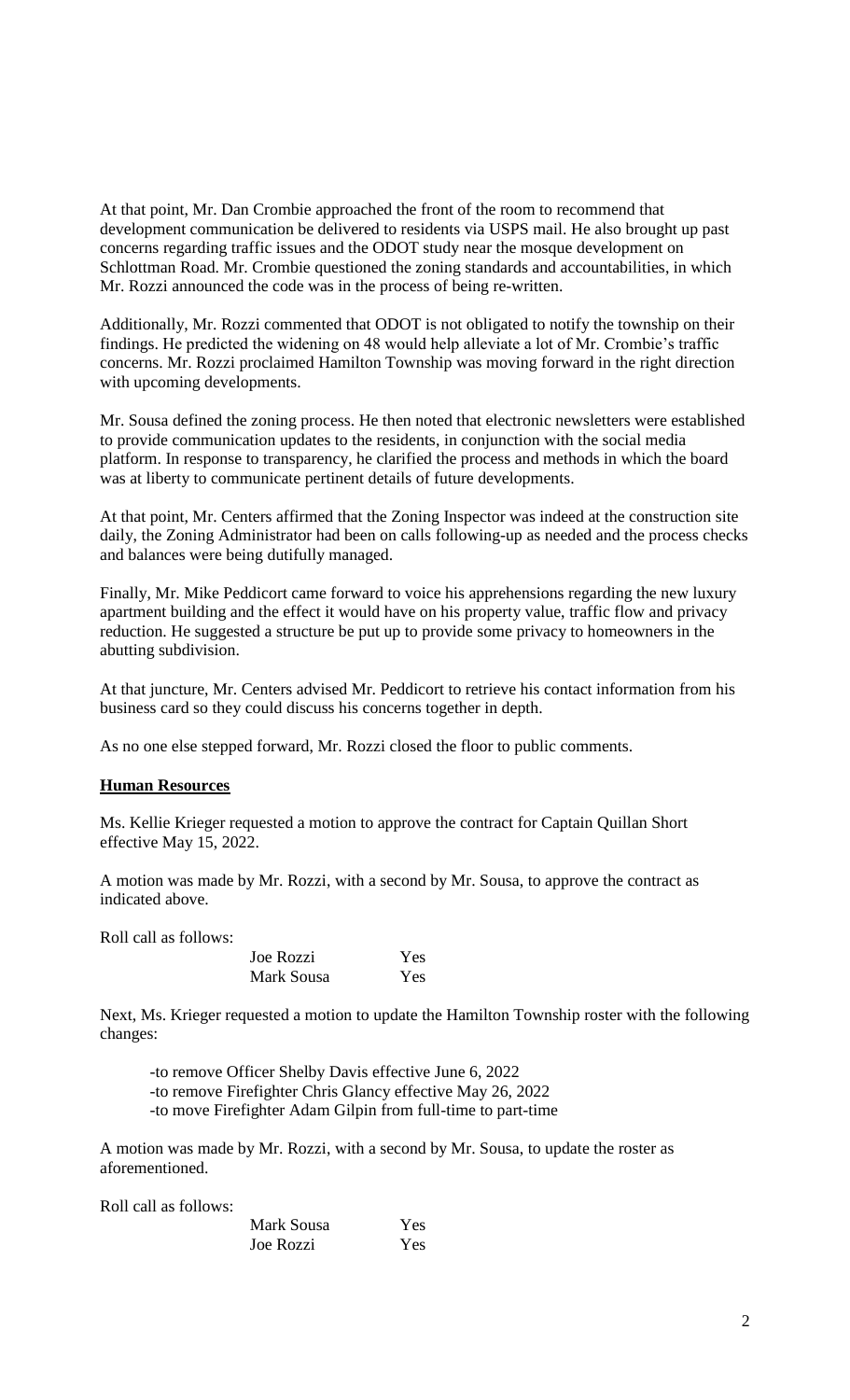#### **New Business**

-Motion: to enter into contract with the International Association of Firefighters 4055

Mr. Rozzi made a motion, with a second by Mr. Sousa, to enter into contract with the International Association of Firefighters Local 4055 regarding the observance of the Juneteenth Federal Holiday.

Roll call as follows:

| Joe Rozzi  | Yes |
|------------|-----|
| Mark Sousa | Yes |

-Motion: to enter into a Memorandum of Understanding with Deerfield Township for details regarding the joint Fire Training Tower

Mr. Rozzi made a motion, with a second by Mr. Sousa, to enter into a Memorandum of Understanding with Deerfield Township for details regarding the joint Fire Training Tower to be located in Marr Park.

Roll call as follows:

| Mark Sousa | Yes |
|------------|-----|
| Joe Rozzi  | Yes |

**-**Resolution 22-0601: Appointing a Representative and Alternate Representative to the *OneOhio Recovery Foundation, Inc.* Board

Mr. Rozzi made a motion, with a second by Mr. Sousa, to accept Resolution 22-0601, appointing a Representative and Alternate Representative to the *OneOhio Recovery Foundation, Inc.* Board

Roll call as follows:

| Joe Rozzi  | Yes |
|------------|-----|
| Mark Sousa | Yes |

#### **Administrator's Report**

Mr. Centers discussed the timeline of completion for various township projects, such as the chip seal for the Mounts Park driveway, trail paving at Testerman Park, the fire training tower RFPs/ construction and the maintenance building RFQs.

He then gave a reminder for the Touch a Truck event date held on Saturday, June  $11<sup>th</sup>$  from 10:00 to 2:00 at Fellowship Baptist Church.

Mr. Centers stated the township would be investing an additional \$2.5 million with Red Tree Investment Group, as discussed at the Trustee Retreat earlier in the year. With around \$1million already invested, the security range was between one to five years, although the majority was short term due to the conditions of the market. The rates were from 1.84% to 3.5% with an average maturity of approximately one year. He noted the remainder of the investments should be submitted within the month.

Next, Mr. Centers commented that the tax budgets were compiled by all department heads and Ms. Ellen Horman. After review, voting on the final versions would be taken at the next meeting.

Finally, he clarified that Mr. Benjamin Yoder served as Law Director for both Hamilton Township and Deerfield Township. Mr. Centers mentioned that it had been an amicable arrangement for both townships, but he wanted to bring forth the matter to the board to ensure there were no issues to be had by the trustees with the aforementioned agreement.